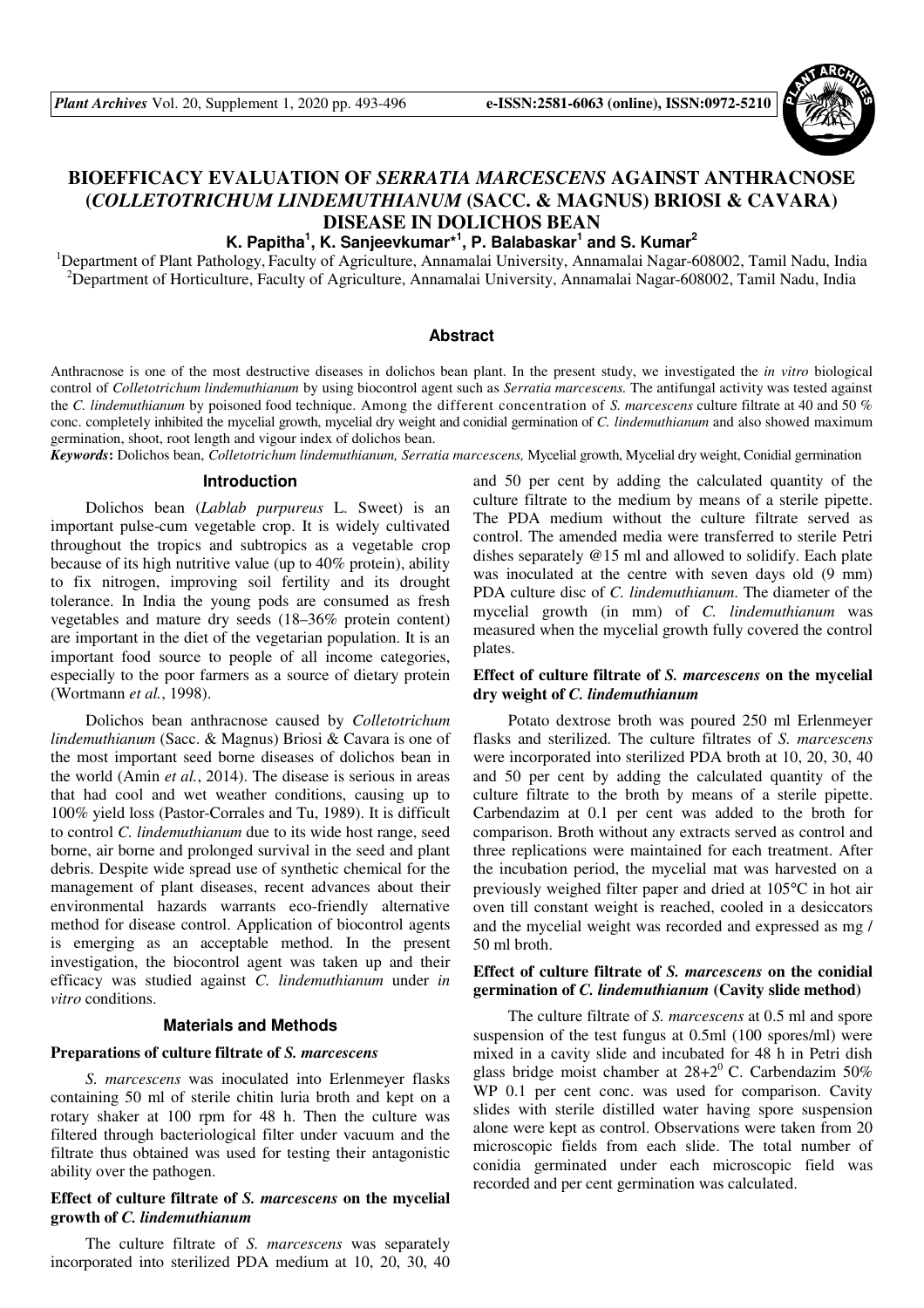#### **Seed Germination Bioassay**

# **Roll Towel Method (ISTA, 1976)**

The germination paper was soaked in water for 2 to 4 h to moist it evenly and to remove water soluble toxic substances present in it. Seeds of dolichos bean were surface sterilized with one per cent sodium hypochlorite for 30 sec., rinsed in sterile distilled water and dried overnight. Ten ml of the culture filtrate of *S. marcescens* with different concentration was taken in a Petri dish. To this, 100 mg of Carboxy methyl cellulose (CMC) was added as an adhesive material. One gram of seeds was soaked in 10 ml of culture filtrate suspension for 2 h and air dried overnight in a sterile Petri dish. The treated seeds were equidistantly placed between the two sheets of paper towel (27x20 cm), rolled carefully ensuring to pressure on seeds, wrapped with a polythene sheet to reduce surface evaporation and kept in germination chambers in an upright position. Each treatment was replicated thrice. They were incubated at room temperature (28  $\pm$  2°C) for seven days and the following observations were recorded.

#### **Seedling growth and vigour**

The normal seedlings were selected at random from each replication and the shoot and root length from the collar at the tip of the primary root was measured and the respective mean values were recorded. The vigour index (VI) was calculated by using the formula suggested by Abdul Baki and Anderson, (1973).

Vigour Index =  $(Root length + Shoot length) x$ Germination percentage

 The germination percentage was calculated by using the following formula.

$$
Germanation (\%) = \frac{No. of seeds germinated}{Total No. of seeds sown} \times 100
$$

#### **Results and Discussion**

# **Effect of culture filtrate of** *S. marcescens* **on the mycelial growth and mycelial dry weight of** *C. lindemuthianum*

The results of the *in vitro* studies conducted to find out the effect of culture filtrate of *S. marcescens* on the mycelial growth and mycelial dry weight of *C. lindemuthianum* are summarized in (Table 1).

The mycelial growth of *C. lindemuthianum* was found to be reduced with an increase in the conc. of culture filtrates of *S. marcescens* and the reduction was significantly the maximum in the case of *S. marcescens* with 37.54, 28.44, 9.25, 0.00 and 0.00 mm at 10, 20, 30, 40 and 50 per cent conc. of the culture filtrate respectively as against the maximum growth of 90.00 mm in the control. The same trend was maintained in the case of liquid medium assay. The flasks inoculated with pathogen and amended with culture filtrate of *S. marcescens* recorded significant reduction in the mycelial dry weight whereas, the flasks inoculated with *C. lindemuthianum* alone (control) recorded the maximum mycelial dry weight (341.65 mg). The minimum mycelial dry weight (1.20 mg) of *C. lindemuthianum* was recorded in 50 per cent conc. of the culture filtrate of *S. marcescens* which was at par with *S. marcescens* @ 40% and Carbendazim @ 0.1 per cent (1.23 and 2.30 mg respectively).

The antifungal metabolites produced by *S. marcescens* might be attributed as the reason for the reduction in the growth of the test pathogen. *S. marcescens* inhibited of mycelial growth of several pathogens including *Colletotrichum* spp. (Stefan Kurze *et al.,* 2001). The cell free extracts of *S. marcescens* effectively inhibited the growth of *R. Solani* (Strit *et al*., 1993). Someya *et al.* (2000) reported that *S. marcescens* completely inhibited the radial growth of *R. Solani* and *F. oxysporum* f.sp*. cyclaminis*. The culture filtrates of *S. marcescens* @ 40% completely inhibited on the mycelial growth and mycelial dry weight of *M. phaseolina* (Ezhilarasi, 2006). These earlier reports corroborates with the present findings.

In liquid media, the biomass production of *C. lindemuthianum* was strongly inhibited by *S. marcescens* at 40 per cent conc. (Table 1). Perusal of literature revealed that the inhibitory effect of *S. marcescens* against various fungal pathogens (Bruton *et al.,* 2003; Jaiganesh *et al.,* 2007). Sanjeevkumar, (2008) reported that the biomass production of *F. oxysporum* f.sp*. cubense* was strongly inhibited by *S. marcescens*. Several antifungal compounds from *S. marcescens* have been purified and characterized, such as chitinase, prodigiosin, and protease. These compounds attack the cell walls of phytopathogenic fungi to cause cell lysis and subsequent death. Interestingly, each strain of *S. marcescens*  may have their own set of fungicides that allow them to fight against different spectra of fungi. The two chitinolytic enzymes and prodigiosin from *S. marcescens* strain B2 inhibited spore germination of grey mold pathogen *Botrytis cinerea* (Someya *et al*., 2001; Giri *et al*., 2004) while the chitinase from *S. marcescens* MO-1 inhibited the development of a number of phytopathogens such as *Alternaria citri, Fusarium oxysporum, Trichoderma harzianum, Aspergillus niger* and *Rhizopus oryzae* (Okay *et al.,* 2013). These reports are in line and add support to the present findings.

# **Effect of culture filtrates of** *S. marcescens* **on the conidial germination of** *C. lindemuthianum*

The effect of culture filtrates on the conidial germination of *C. lindemuthianum* was studied and the results are summarized (Table 2). Among the various conc. of *S. marcescens* the culture filtrate tested, the conidial germination of *C. lindemuthianum* was completely inhibited by 40 and 50 per cent conc. of the culture filtrate and it was found to be on par with carbendazim 50% WP @ 0.1 per cent. The culture filtrates of *S. marcescens @* 30 per cent conc. ranked next by significantly reducing the conidial germination to 10.15 per cent at 48 h observations. The culture filtrate of *S. marcescens @* 10 per cent was found to be the least effective (48.43%) at 48h.

Several workers have reported about the inhibitory effect of *S. marcescens* on the conidial germination of *Fusarium* sp. (Jones *et al*., 1986; Brurberg *et al*., 1994). The cell free suspensions of *S. marcescens* drastically reduced the sclerotial germination and viability of *S. rolfsii* (Ordentlich *et al*., 1988). When sclerotia of *R. solani* were treated with the low and high molecular-weight fraction culture filtrate of *S. marcescens*, more than 70 per cent of the sclerotia failed to germinate (Someya *et al.,* 2000). *S. marcescens* effectively inhibited the conidial germination of *Phaeoisariopsis personata* causing late leaf spot in groundnut (Krishna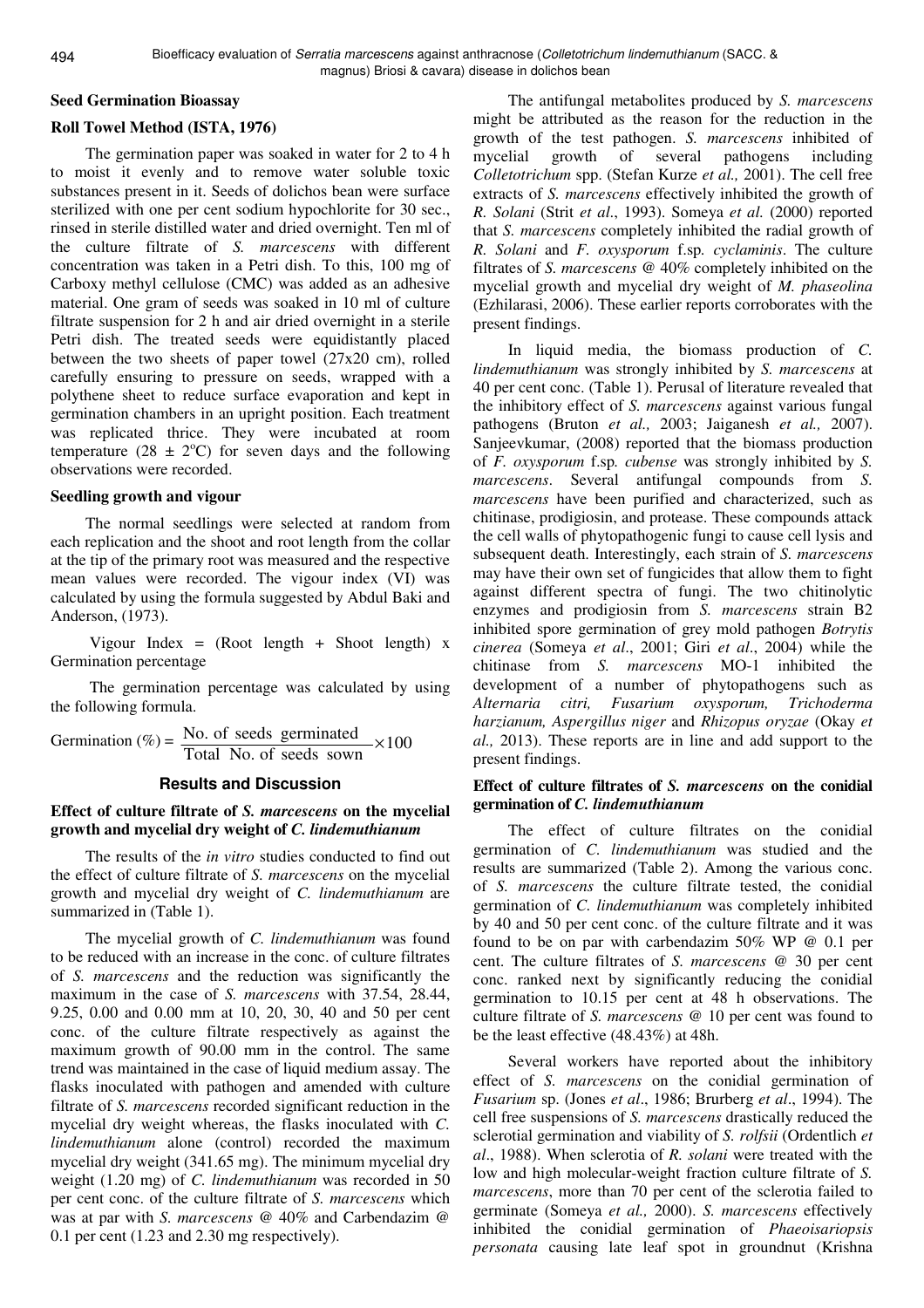# **Effect of** *S. marcescens* **on the dolichos bean seed germination and plant growth promotion (Roll towel method)**

The data on the effect of antagonists on dolichos bean seed germination and growth promotion are presented in (Table 3). The culture filtrate of *S. marcescens* at various conc. showed no inhibitory effect on the germination of dolichos bean seeds and in general all the treatments induced the plant growth promotion *viz.,* shoot and root length significantly over control. Among the different conc. tested, *S. marcescens* @ 50% recorded numerically superior values with 91.23 per cent germination, 12.3 and 13.7 cm shoot and root length, respectively and a vigour index of 2327.93, which was statistically on par with *S. marcescens* @ 40% conc. (90.25%, 12.1 cm, 13.5cm and 2310.40 respectively). This was followed by Carbendazim 50% WP (0.1%) treatment (87.49%, 11.2cm, 11.6cm and 1994.77 respectively). The minimum germination percentage root and shoot length and vigour index was noticed with control (75.80%, 4.5cm, 7.8cm and 932.34 respectively). Among all concentrations tested, *S. marcescens* @ 10 per cent conc. was found to be the least effective.

The antagonist *S. marcescens* not only suppressed the growth of pathogen and control the disease, but also has got its growth promoting effect on plants. Ezhilarasi, (2006) reported that *S. marcescens* reduced root rot disease and increased root and shoot length of blackgram seedlings. The stimulatory effects of plant growth promotion by PGPR strains have not been completely elucidated, but they may result from synthesis of antibiotics (Ge *et al.*, 2006) or siderophores (Kloepper *et al.*, 1980), synthesis of phytohormones (Bashan *et al.*, 2004), reduction of membrane potential of the roots (Bashan *et al.*, 2004), synthesis of some enzymes (such as ACC deaminase) that modulate the level of plant hormones (Shaharoona *et al.*, 2006), as well as the enhancement of availability of some minerals (Roesti *et al.*, 2006). Subharathinam, (2018) reported that *S. marcescens*  had the ability to significantly increase the vigour index of brinjal seedlings. These earlier reports lend support to the present findings. Our study clearly demonstrated that the *S. marcescens* was highly inhibitory to the test pathogen and increased the plant growth parameters.

**Table 1:** Effect of culture filtrate of *S. marcescens* on the mycelial growth and mycelial dry weight of *C. lindemuthianum*

| Tr.<br>N <sub>0</sub> | Conc. of culture<br>filtrate $(\% )$ | <b>Mycelial growth</b><br>(mm) | Per cent<br>inhibition<br>over control | <b>Mycelial dry</b><br>weight (mg) | Per cent<br>inhibition<br>over control |
|-----------------------|--------------------------------------|--------------------------------|----------------------------------------|------------------------------------|----------------------------------------|
|                       | 10                                   | 37.54                          | 58.28                                  | 156.43                             | 54.21                                  |
| ↑                     | 20                                   | 28.44                          | 68.40                                  | 112.25                             | 67.14                                  |
| 3                     | 30                                   | 9.25                           | 89.72                                  | 45.61                              | 86.65                                  |
| 4                     | 40                                   | NG                             | 100.00                                 | 1.23                               | 99.63                                  |
|                       | 50                                   | NG                             | 100.00                                 | 1.20                               | 99.65                                  |
| 6                     | Carbendazim 50%<br>WP @0.1%          | NG                             | 100.00                                 | 2.30                               | 99.33                                  |
| ⇁                     | Control                              | 90.00                          |                                        | 341.65                             |                                        |
|                       | S.Ed                                 | 0.79                           |                                        | 0.61                               |                                        |
|                       | $CD (p=0.05)$                        | 1.92                           |                                        | 1.31                               |                                        |

# NG- Nil growth

**Table 2:** Effect of culture filtrate of *S. marcescens* on the conidial germination of *C. lindemuthianum* 

| Tr. No | Conc. of culture filtrate $(\%)$ | Conidial germination $(\% )$ @ 48 h |
|--------|----------------------------------|-------------------------------------|
|        | 10                               | 48.43                               |
| ◠      | 20                               | 30.50                               |
| 3      | 30                               | 10.15                               |
| 4      | 40                               | 0.00                                |
|        | 50                               | 0.00                                |
| 6      | Carbendazim 50 %<br>WP @ $0.1\%$ | 0.00                                |
| ⇁      | Control                          | 92.25                               |
|        | S.Ed                             | 1.01                                |
|        | $CD (p=0.05)$                    | 2.34                                |

**Table 3:** Effect of *S. marcescens* on the seed germination and plant growth promotion of dolichos bean (Roll towel method)

| Tr.<br>No      | Conc. of culture<br>filtrate $(\% )$ | Germination $(\% )$ | Shoot length (cm) | Root length<br>(cm) | <b>Vigour</b><br><b>Index</b> |
|----------------|--------------------------------------|---------------------|-------------------|---------------------|-------------------------------|
|                | 10                                   | 82.33 (65.14)       | 6.5               | 10.4                | 1391.37                       |
| $\overline{2}$ | 20                                   | 84.64 (66.92)       | 7.5               | 11.2                | 1582.76                       |
| 3              | 30                                   | 86.51 (68.45)       | 9.0               | 12.0                | 1816.71                       |
| 4              | 40                                   | 90.25 (71.80)       | 12.1              | 13.5                | 2310.40                       |
| 5              | 50                                   | 91.23 (72.77)       | 12.3              | 13.7                | 2327.93                       |
| 6              | Carbendazim 50 %<br>WP @ $0.1\%$     | 87.49 (69.28)       | 11.2              | 11.6                | 1994.77                       |
| $\mathcal{L}$  | Control                              | 75.80 (60.53)       | 4.5               | 7.8                 | 932.34                        |
|                | S.Ed                                 | 0.42                | 0.10              | 0.11                |                               |
|                | $CD (p=0.05)$                        | 0.99                | 0.42              | 0.39                |                               |